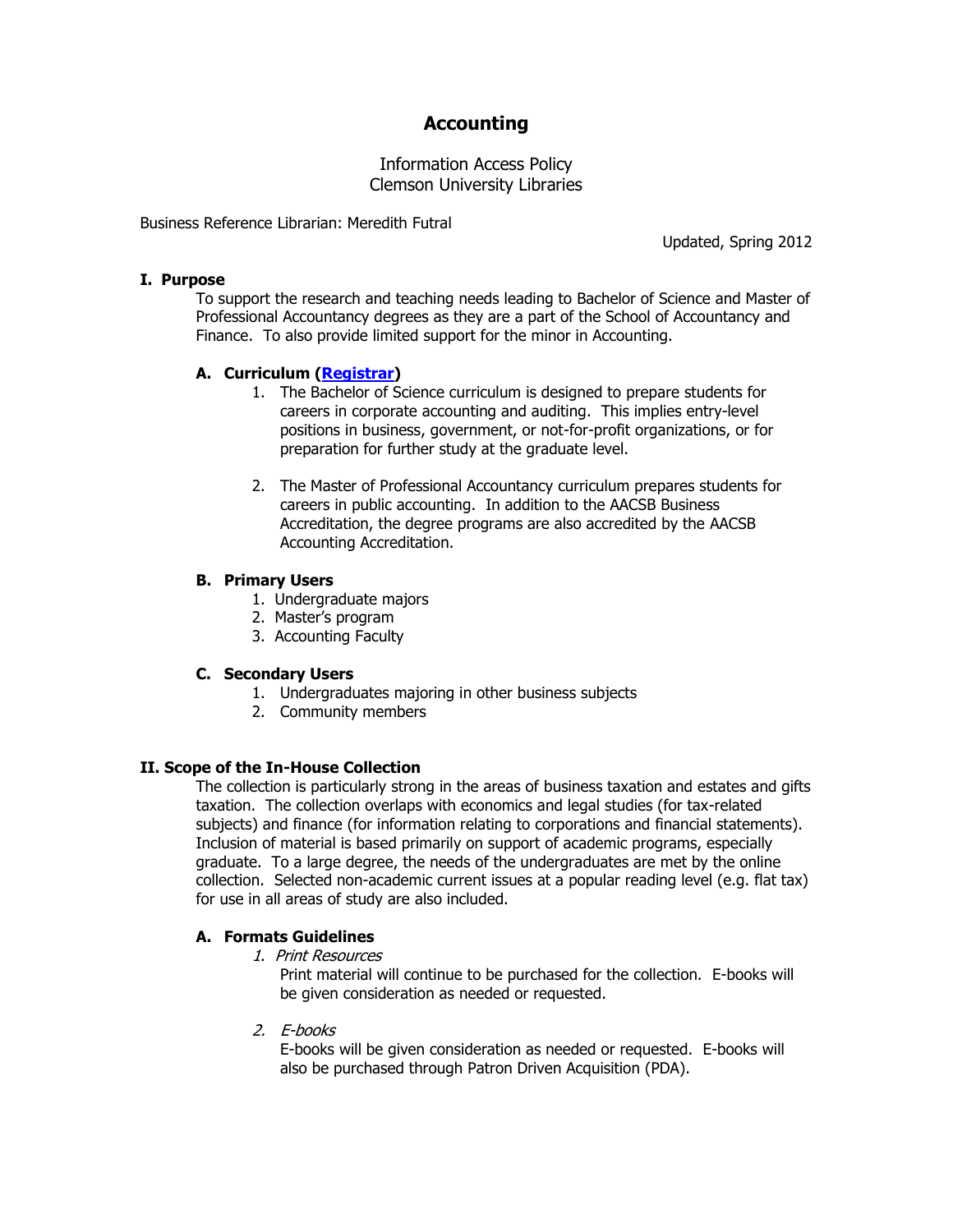3. Electronic Resources

These sources will be evaluated for their need and wide appeal. Databases will be considered as recommended or needed. E-journals will be considered over print journal subscriptions.

4. Audio-Visual

DVD's will be purchased on a highly selective basis.

# **B. Language Guidelines**

Only English language materials will be purchased.

# **C. Geographical Guidelines**

Generally, information focusing on accounting in the United States will be purchased; some special topics in international accounting (e.g. international accounting standards) will be purchased on a very selective basis.

## **D. Chronological Guidelines**

Selecting will focus on current, up-to-date information. Important newly published works on the history of accounting in the United States will also be selected. Accounting books of historical importance will be selected. Also, books which describe changes in tax laws or the current state of tax laws will be retained.

# **E. Publication Date Guidelines**

Generally the selector will purchase materials published within the last two years. Materials requested by a faculty member, or highly recommended in a news or journal source will be considered, regardless of publication date.

#### **F. Materials selected for the accounting collection**

- 1. Bibliographies: Narrow subject scope bibliographies will be selected as appropriate to the focus of the collection.
- 2. Career quidance and job-seeking quides: Will be purchased for accounting only.
- 3. Clemson University Information: Any information relating to the School of Accountancy and Legal Studies will be retained.
- 4. Dictionaries, Directories, Biographical sources, Almanacs and Yearbooks: Are purchased as needed for the collection.
- 5. Guidebooks and workbooks: Books that are targeted for practitioners or other business people, checklists, or books that are primarily worksheets to fill in, are not appropriate for our audience and will therefore not be purchased.
- 6. Handbooks and manuals: The circulating collection will include current, authoritative handbooks and manuals as needed for the collection.
- 7. Journals: Every effort will be made to preserve the current journal collection, and to add new titles as funds allow. Evaluation tools will be used to identify core journals, to ensure that they will not be cut. As well as core lists from recognized sources, journals deemed important by accounting faculty, will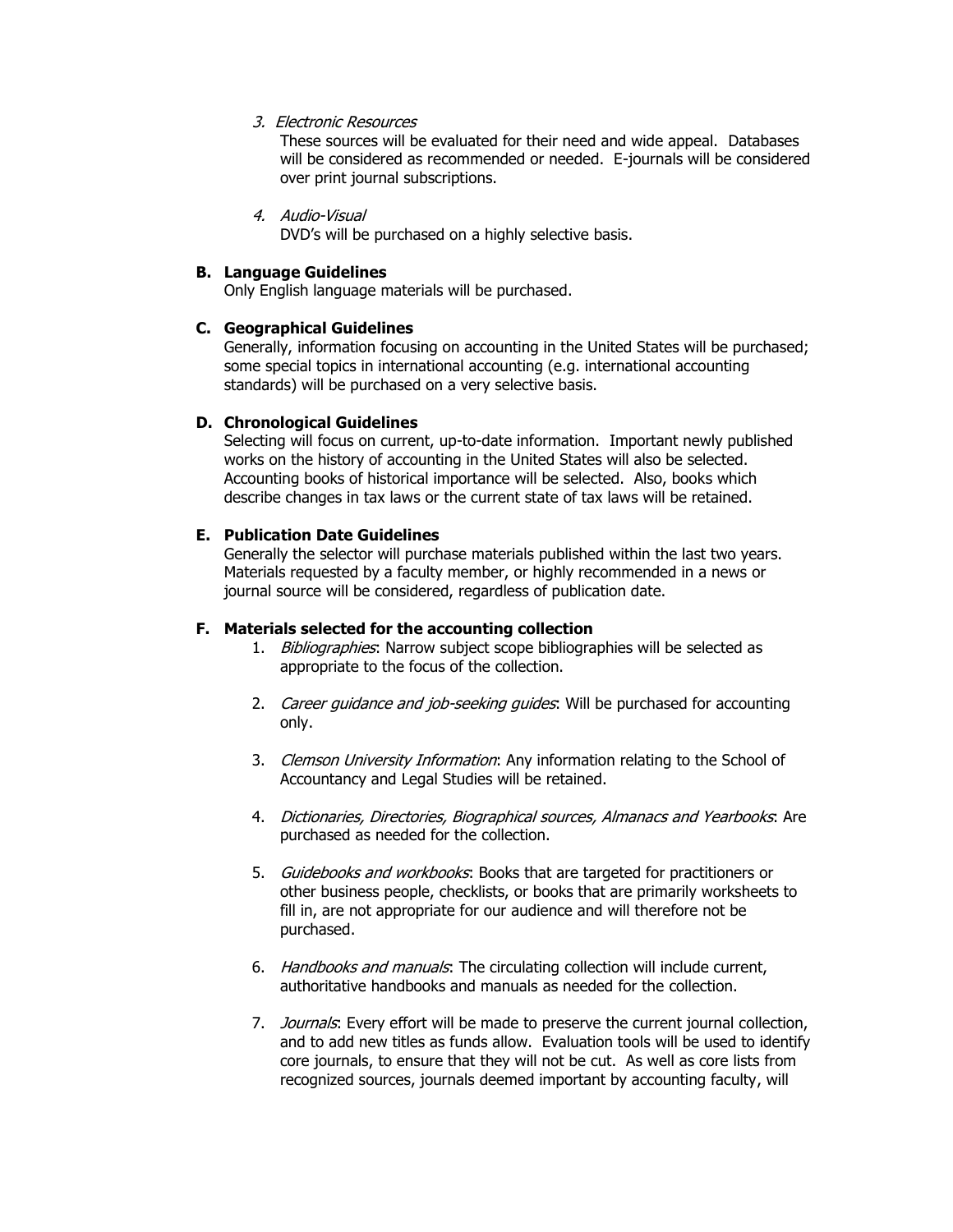also be retained. Subscriptions for electronic journals will be added when requested or whenever possible.

- 8. Accounting principles and standards and tax services. The collection will include accounting standards available online from the major bodies: AICPA, GASB, FASB, etc. The reference department maintains a print subscription to the CCH/Wolters Kluwer tax service in order to understand how to use the print material.
- 9. Databases: Electronic databases that can be used to locate journal articles and other publications for research in accounting and tax will be purchased. There are several online services carried by the library which are of interest to accounting faculty and students (e.g. Accounting Research Manager, Business Source Premier, General Business File, Lexis/Nexis, HeinOnline Oxford Accounting Dictionary, and Dissertation Abstracts). IntelliConnect (CCH), Thomson Reuters Checkpoint, and Tax and Accounting Center (BNA) are online tax sources that are available to Clemson faculty and students.
- 10. Periodical Indexes: Accounting and Tax Index, a comprehensive index to literature in the field of accounting literature will be retained.
- 11. Textbooks: Textbooks which are used in classes taught at Clemson will not be purchased unless specifically requested by one of the accounting faculty. Other textbooks may be purchased, if they are deemed appropriate in supporting the curriculum.

**III. Primary Subject Classifications and Library of Congress Call Numbers**; Materials will be collected for both the undergraduate and graduate levels in eight of the thirteen areas listed in the table. The subjects of general accounting principles, accounting procedures, cost accounting, and accounting theory will be collected only at the undergraduate level. The subject of accounting research will be collected only at the graduate level.

| <b>Call Number Range</b>     | <b>Subject</b>                        |
|------------------------------|---------------------------------------|
| HF5606-5630                  | <b>General Accounting Principles</b>  |
| HF5635                       | <b>Financial Accounting</b>           |
| HF5681-5686                  | <b>Accounting Procedures</b>          |
| <b>HF5550</b>                | Cost Accounting                       |
| HF5635 & HF5686-5687         | <b>Managerial Accounting</b>          |
| HF5635 & HF5657              | <b>Accounting Information Systems</b> |
| HF5667-5668 & HF5686         | Auditing                              |
| HF5630                       | <b>Accounting Research</b>            |
| HF5625, HF5616 & HF5661      | <b>Accounting Theory</b>              |
| HF5686, HF9816 & HF9777      | Government & Institutional Accounting |
| HJ4629, HJ4562 & KF6368-6369 | <b>Individual Taxation</b>            |
| HD2751-2753 & HJ2279         | <b>Corporate Taxation</b>             |
| KF6289 & HF5681              | <b>Business Taxation</b>              |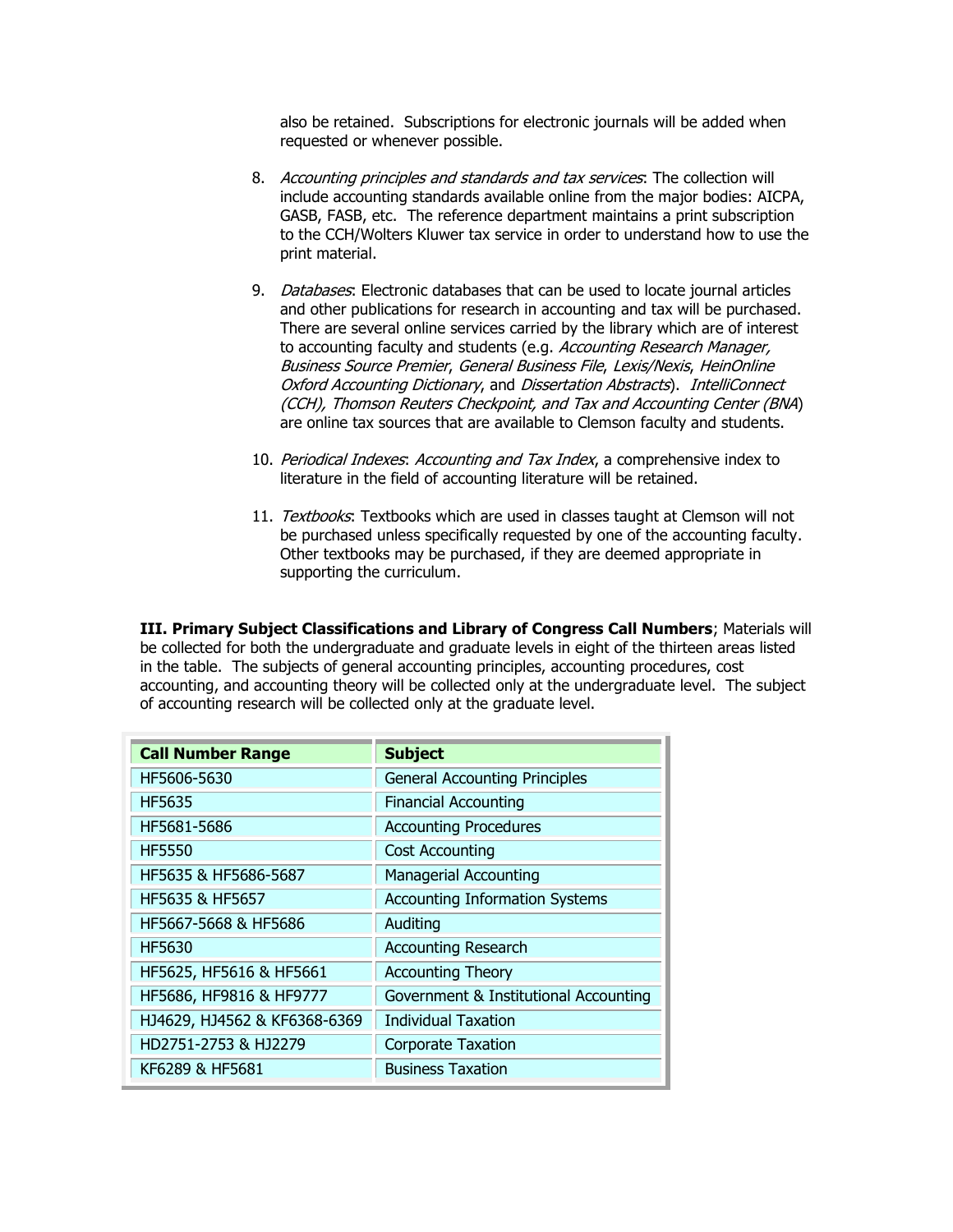## **IV. Access to Information not On-Site**

## **A. Interlibrary Loan**

The primary access point for books and journals not owned or accessible by the libraries will be **Interlibrary Loan** and **PASCAL Delivers**. These services are free to Clemson University students, faculty, and staff. This service is not available to the general public.

## **B. Commercial Document Suppliers**

Document Delivery via commercial document suppliers (such as Ingenta) will be offered free of charge to Clemson University students, faculty, and staff if the needed information is not available from traditional interlibrary loan sources. This service is not available to the general public.

## **C. Full-text Databases and Electronic Journals**

Many of the databases of the Libraries include full-text journal, magazine, and newspaper articles. A list can be found at the [Find Articles](http://www.clemson.edu/library/allsubjects/findarticles.html) web page.

## **D. Internet Sites**

Additional accounting-related resources are available on the internet. Guides to internet resources include:

[Accounting Websites](http://clemson.libguides.com/content.php?pid=118198&sid=1019316) [General Business Websites](http://clemson.libguides.com/content.php?pid=139683&sid=1198619)

## **V. Selection Tools**

#### **A. Review Sources**

Choice Library Journal Accounting Review

#### **B. GOBI (YBP)**

The library accesses the GOBI database offered by Yankee Book Peddler (YBP). Titles can be searched, viewed, and selected in GOBI. The titles can be shared with the library representative for input.

#### **C. Publisher's Catalogs**

#### **D. Faculty and Student Requests**

Book requests from accounting faculty members will be given first priority. Graduate and undergraduate students are also encouraged to submit book order requests.

#### **VI. Deselection (Weeding) Guidelines**

Books will be weeded from the collection if they are in bad condition and cannot be repaired. Duplicate copies of books published prior to 1990 that have not circulated will be candidates for weeding. Because of the need to maintain books for historical research, it is important to keep copies of older books, even if they have never circulated. They receive some in-house use, and future projects may involve their use. Older copies of accounting standards (including pronouncements, codifications, etc.) will be retained for historical purposes. Some books and journals with low use or electronic access will be removed from the main collection and sent to the Remote Storage facility.